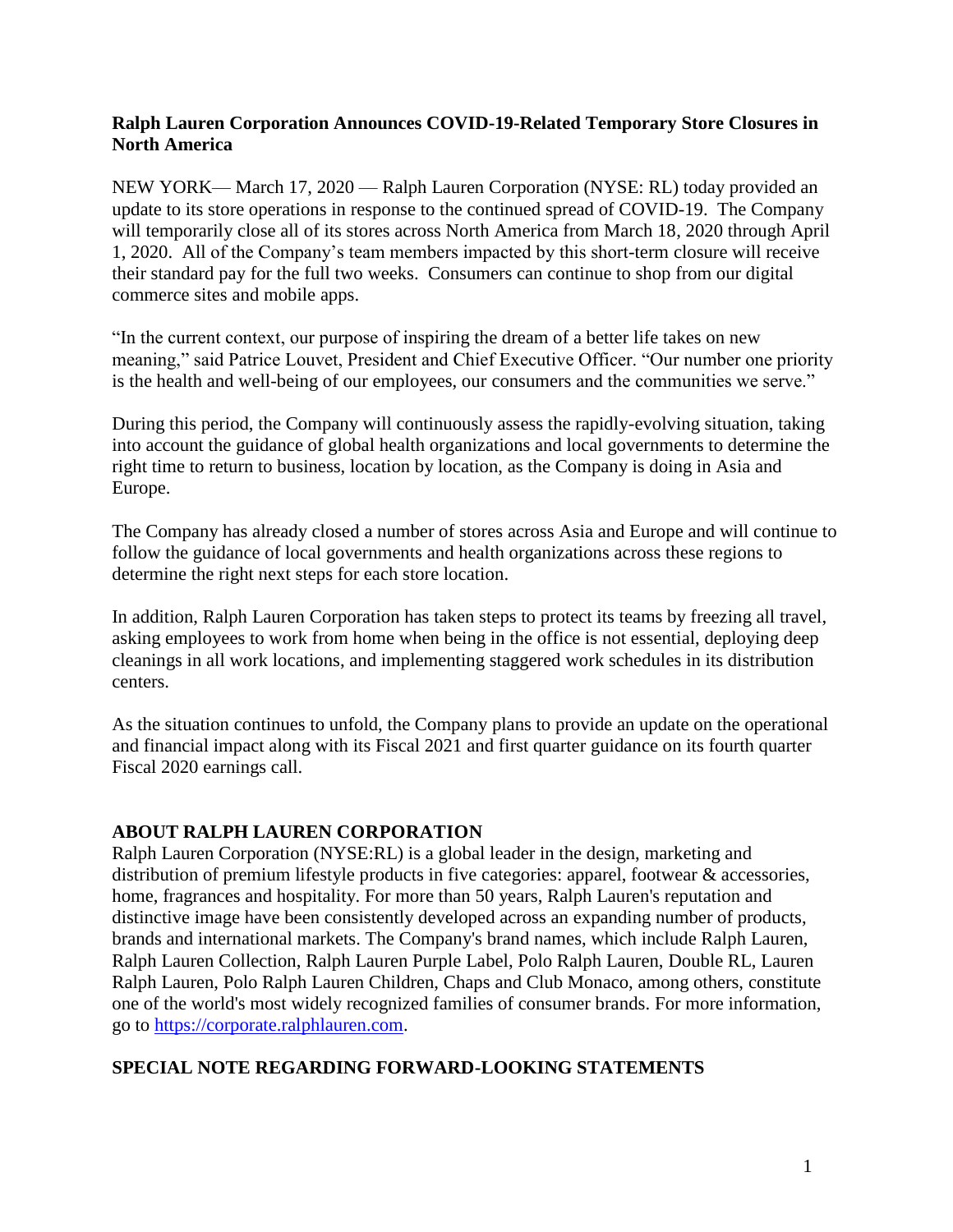This press release, and oral statements made from time to time by representatives of the Company, may contain certain "forward-looking statements" within the meaning of the Private Securities Litigation Reform Act of 1995. Forward-looking statements include statements regarding, among other things, our current expectations about the Company's future results and financial condition, revenues, store openings and closings, employee reductions, margins, expenses, earnings, and citizenship and sustainability goals and are indicated by words or phrases such as "anticipate," "outlook," "estimate," "expect," "project," "we believe," "can," "will," and similar words or phrases. These forward-looking statements involve known and unknown risks, uncertainties and other factors which may cause actual results, performance or achievements to be materially different from the future results, performance or achievements expressed in or implied by such forward-looking statements. Forward-looking statements are based largely on the Company's expectations and judgments and are subject to certain risks and uncertainties, many of which are unforeseeable and beyond our control. The factors that could cause actual results to materially differ include, among others: disruption to capital markets; the loss of key personnel, including Mr. Ralph Lauren, or other changes in our executive and senior management team or to our operating structure, and our ability to effectively transfer knowledge during periods of transition; our ability to successfully implement our long-term growth strategy; our ability to continue to expand and grow our business internationally and the impact of related changes in our customer, channel, and geographic sales mix as a result, as well as our ability to accelerate growth in certain product categories; our ability to open new retail stores and concession shops, as well as enhance and expand our digital footprint and capabilities, all in an effort to expand our direct-to-consumer presence; our ability to respond to constantly changing fashion and retail trends and consumer demands in a timely manner, develop products that resonate with our existing customers and attract new customers, and execute marketing and advertising programs that appeal to consumers; our ability to effectively manage inventory levels and the increasing pressure on our margins in a highly promotional retail environment; our ability to continue to maintain our brand image and reputation and protect our trademarks; our ability to competitively price our products and create an acceptable value proposition for consumers; the impact to our business resulting from changes in consumers' ability, willingness, or preferences to purchase discretionary items and luxury retail products, which tends to decline during recessionary periods, and our ability to accurately forecast consumer demand, the failure of which could result in either a build-up or shortage of inventory; our ability to achieve anticipated operating enhancements and cost reductions from our restructuring plans, as well as the impact to our business resulting from restructuring-related charges, which may be dilutive to our earnings in the short term; the impact to our business resulting from potential costs and obligations related to the early closure of our stores or termination of our long-term, noncancellable leases; a variety of legal, regulatory, tax, political, and economic risks, including risks related to the importation and exportation of products which our operations are currently subject to, or may become subject to as a result of potential changes in legislation, and other risks associated with our international operations, such as compliance with the Foreign Corrupt Practices Act or violations of other anti-bribery and corruption laws prohibiting improper payments, and the burdens of complying with a variety of foreign laws and regulations, including tax laws, trade and labor restrictions, and related laws that may reduce the flexibility of our business; the potential impact to our business resulting from the imposition of additional duties, tariffs, taxes, and other charges or barriers to trade, including those resulting from current trade developments with China and the related impact to global stock markets, as well as our ability to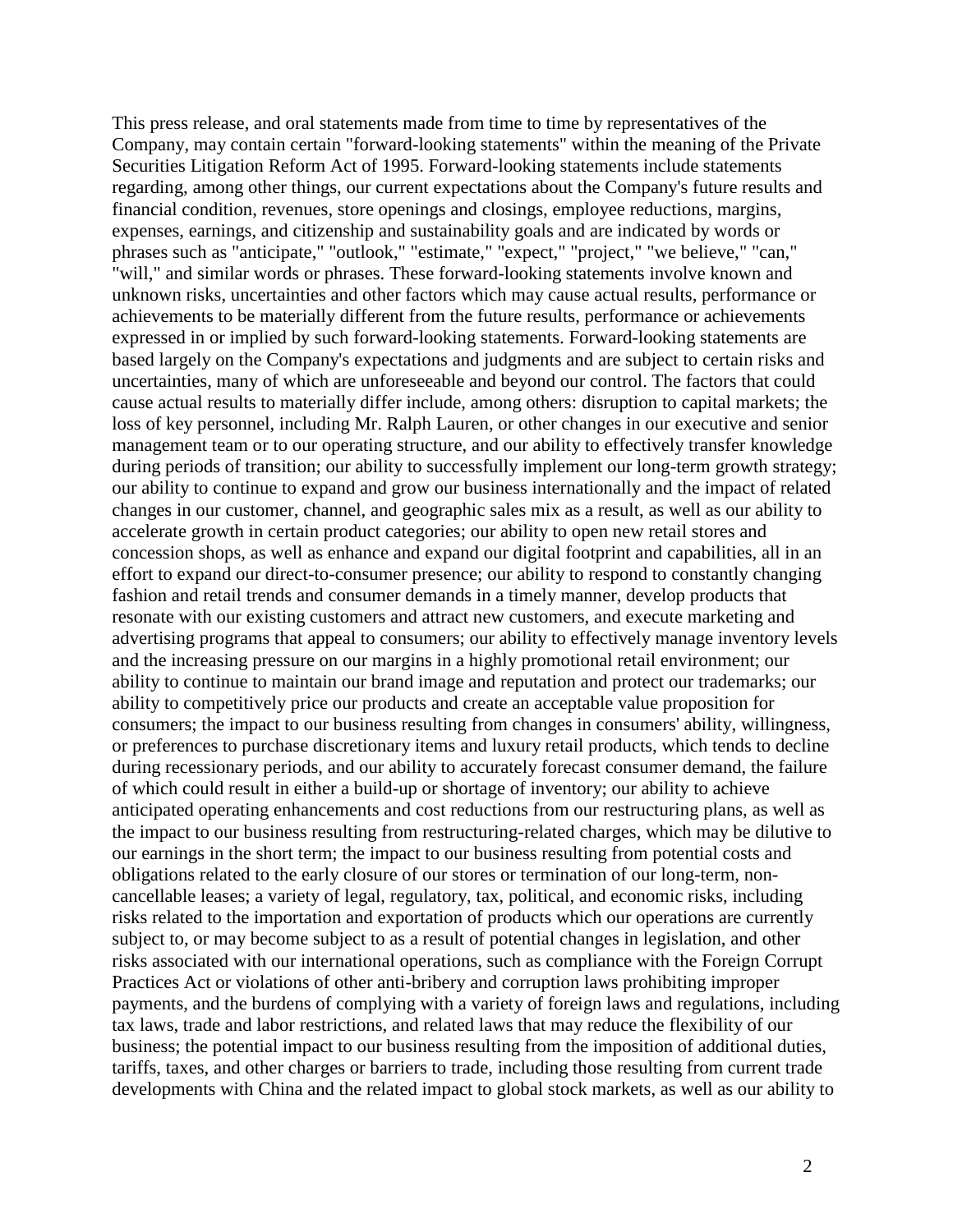implement mitigating sourcing strategies; the impact to our business resulting from the United Kingdom's exit from the European Union and the uncertainty surrounding its future relationship with the European Union, including trade agreements, as well as the related impact to global stock markets and currency exchange rates; the impact to our business resulting from increases in the costs of raw materials, transportation, and labor, including wages, healthcare, and other benefit-related costs; our ability to secure our facilities and systems and those of our third-party service providers from, among other things, cybersecurity breaches, acts of vandalism, computer viruses, or similar Internet or email events; our efforts to successfully enhance, upgrade, and/or transition our global information technology systems and digital commerce platforms; changes in our tax obligations and effective tax rate due to a variety of other factors, including potential changes in U.S. or foreign tax laws and regulations, accounting rules, or the mix and level of earnings by jurisdiction in future periods that are not currently known or anticipated; our exposure to currency exchange rate fluctuations from both a transactional and translational perspective; the potential impact to our business resulting from the financial difficulties of certain of our large wholesale customers, which may result in consolidations, liquidations, restructurings, and other ownership changes in the retail industry, as well as other changes in the competitive marketplace, including the introduction of new products or pricing changes by our competitors; the impact of economic, political, and other conditions on us, our customers, suppliers, vendors, and lenders, including business disruptions in Hong Kong resulting from ongoing protests and political unrest; the potential impact to our business if any of our distribution centers were to become inoperable or inaccessible; the potential impact on our operations and on our suppliers and customers resulting from man-made or natural disasters, such as severe weather, geological events, and epidemic diseases such as the coronavirus outbreak, and other catastrophic events; the impact to our business of events of unrest and instability that are currently taking place in certain parts of the world, as well as from any terrorist action, retaliation, and the threat of further action or retaliation; our ability to access sources of liquidity to provide for our cash needs, including our debt obligations, tax obligations, payment of dividends, capital expenditures, and potential repurchases of our Class A common stock, as well as the ability of our customers, suppliers, vendors, and lenders to access sources of liquidity to provide for their own cash needs; the potential impact to the trading prices of our securities if our Class A common stock share repurchase activity and/or cash dividend payments differ from investors' expectations; our ability to maintain our credit profile and ratings within the financial community; our intention to introduce new products or brands, or enter into or renew alliances; changes in the business of, and our relationships with, major department store customers and licensing partners; our ability to achieve our goals regarding environmental, social, and governance practices; our ability to make certain strategic acquisitions and successfully integrate the acquired businesses into our existing operations; and other risk factors identified in the Company's Annual Report on Form 10-K, Form 10-Q and Form 8-K reports filed with the Securities and Exchange Commission. The Company undertakes no obligation to publicly update or revise any forward-looking statements, whether as a result of new information, future events or otherwise.

Source: Ralph Lauren Corporation

Ralph Lauren Investor Relations: ir@ralphlauren.com